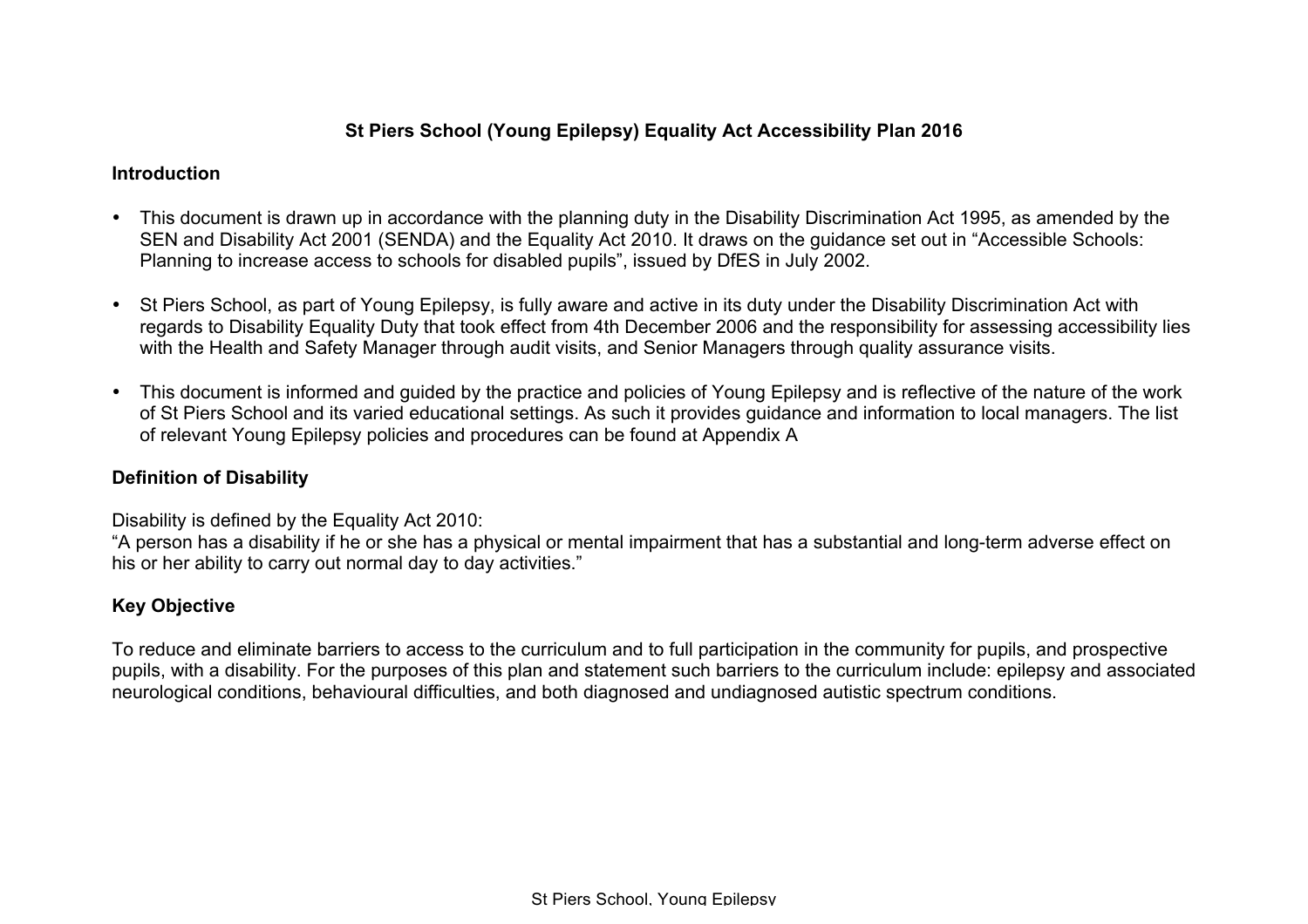### **Principles**

- Compliance with the Equality Act is consistent with St Piers School's aim of social inclusion, its equal opportunities and anti– discrimination policies, and also the operation of relevant curriculum policies.
- St Piers School recognises its duty under the DDA (as amended by the SENDA) and the Equality Act 2010:
	- not to discriminate against disabled pupils in the provision of education and associated services
	- not to treat disabled pupils less favourably
	- to take reasonable steps to avoid putting disabled pupils at a substantial disadvantage
	- to publish an Accessibility Plan (below).
- St Piers School recognises and values parents' knowledge of their child's disability and its effect on his/her ability to carry out normal activities, and respects the parents' and child's right to confidentiality
- St Piers School aims to provide all pupils with a curriculum, differentiated and adjusted to meet the needs of individual pupils and their preferred learning styles, and actively supports the development of a more inclusive curriculum which:
	- o setting suitable learning challenges,
	- o responding to pupils' diverse learning needs,
	- $\circ$  overcoming potential barriers to learning
	- o effective and accurate assessment for individuals, and groups of pupils.

### **Activity**

### **a) Education & related activities**

St Piers School will continue to seek and follow the advice of Young Epilepsy and the local authorities in which it operates, including specialist teacher and advisers and SEN inspectors/advisers as well as the appropriate health professionals from the local NHS Trusts where such advice is necessary to ensure the successful inclusion of a young person with a disability.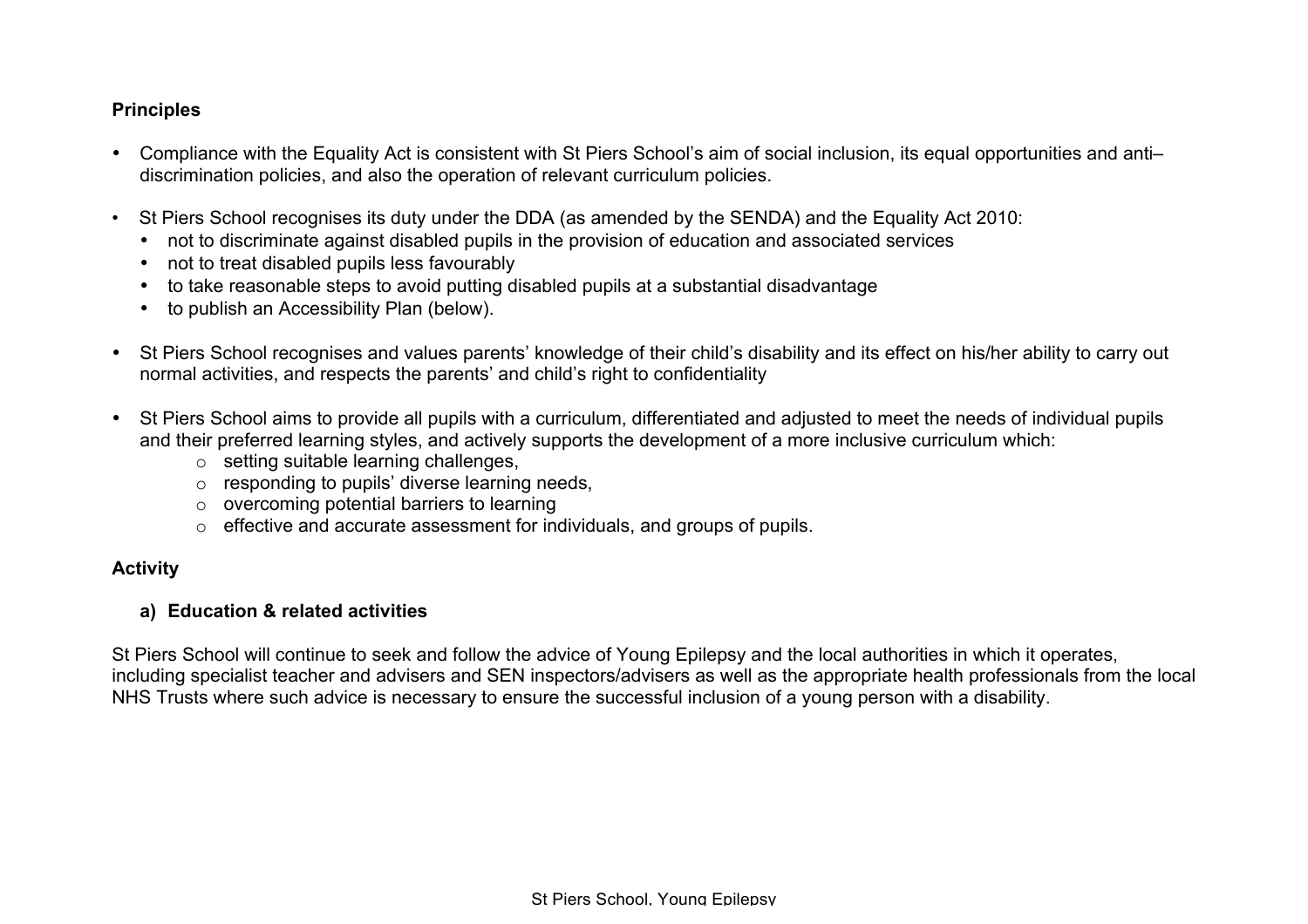# **b) Physical environment**

St Piers School will, wherever practicable and necessary and subject to the terms of building leases, take account of the needs of pupils and visitors with physical difficulties and sensory impairments when planning and undertaking future improvements and refurbishments of the site and premises, such as improved access, lighting, acoustic treatment and colour schemes, and more accessible facilities and fittings.

# **c) Provision of information**

St Piers School will make itself aware of local services, including those provided through local authorities and the Learning and the Skills Council, for providing information in alternative formats when required or requested.

### **Action Plan**

.

Where advised by the Health and Safety Manager, or via a Senior Manager's quality assurance visit necessary actions will be determined by the by the Operations and Project Manager. These actions will be included into the Project Development Plan (see Quality Assurance policy)

# **Linked Policies**

This plan will contribute to the review and revision of related St Piers School policies, e.g.

- annual St Piers School development plan
- project development plans
- Quality assurance' policy
- Assessing learner need' and 'Working with young people with learning difficulties' policies
- Equal Opportunities policy
- Curriculum and delivery policies.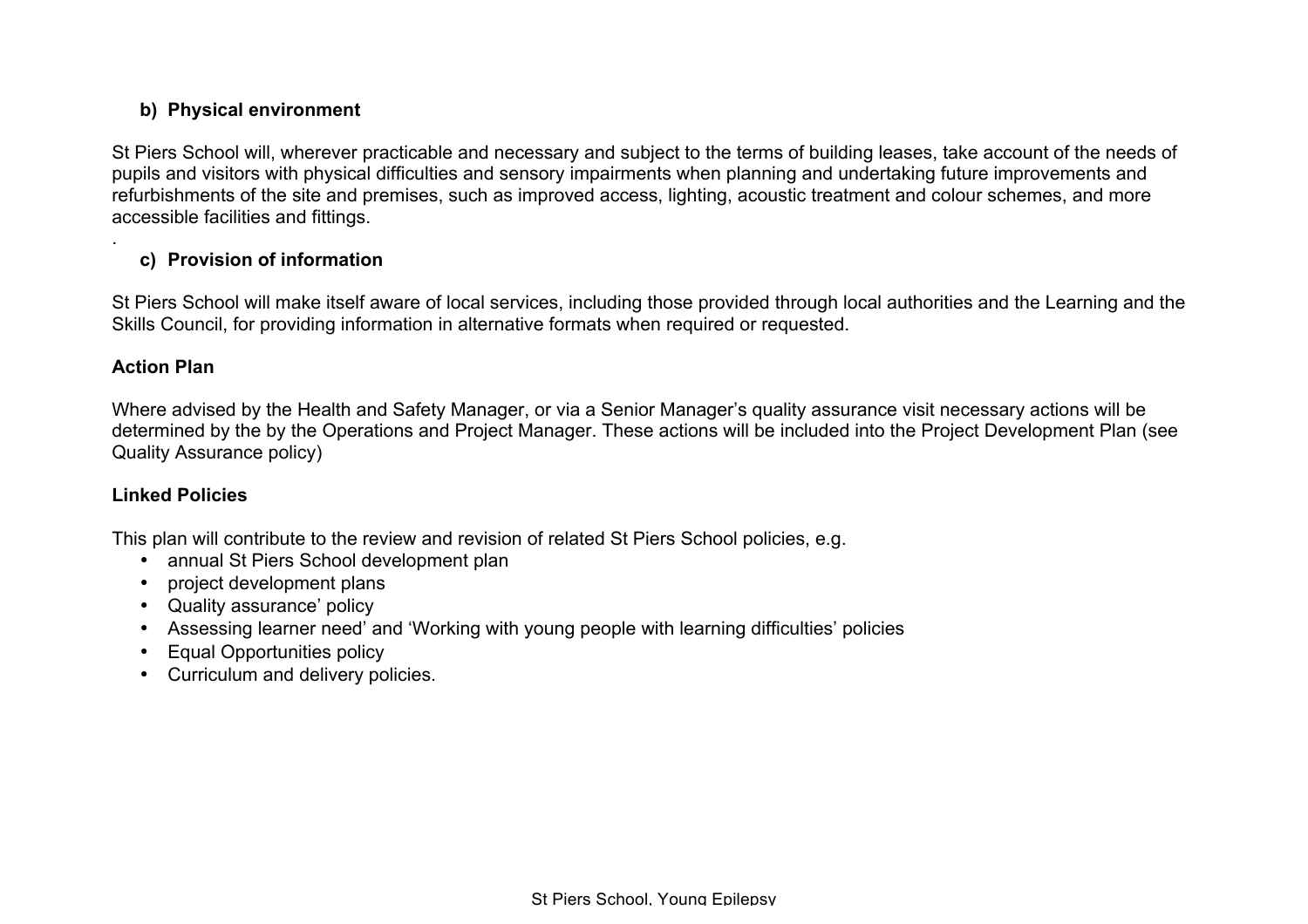| <b>Delivery</b>                                                                                                   |                                                                                 |                                                                                                                                                                                  |                                                                                                                                                                                                 |                       |
|-------------------------------------------------------------------------------------------------------------------|---------------------------------------------------------------------------------|----------------------------------------------------------------------------------------------------------------------------------------------------------------------------------|-------------------------------------------------------------------------------------------------------------------------------------------------------------------------------------------------|-----------------------|
| <b>Targets</b>                                                                                                    | <b>Strategy</b>                                                                 | <b>Outcome</b>                                                                                                                                                                   | <b>Timeframe</b>                                                                                                                                                                                | <b>Responsibility</b> |
| All teaching/delivery<br>staff to have training<br>as appropriate on<br>further differentiating<br>the curriculum | Undertake an audit of<br>staff training<br>requirements                         | All teachers are able<br>to more fully meet the<br>requirements of<br>pupils with specific<br>learning difficulties<br>with regards to<br>accessing the<br>curriculum            | On-going staff development<br>needs identified through<br>individual staff performance<br>plans                                                                                                 | ??????                |
| All out-of-school<br>activities are planned<br>to ensure the<br>participation of the<br>whole range of pupils     | Review all off project<br>provision to ensure<br>compliance with<br>legislation | All off project<br>activities will be<br>conducted in an<br>inclusive environment<br>with providers that<br>comply with all<br>current and future<br>legislative<br>requirements | By January 2017 complete<br>a full review of compliance<br>of activities undertaken to<br>the end of the academic<br>year. Issues raised and<br>discussions to take place<br>with stake holders | ?????                 |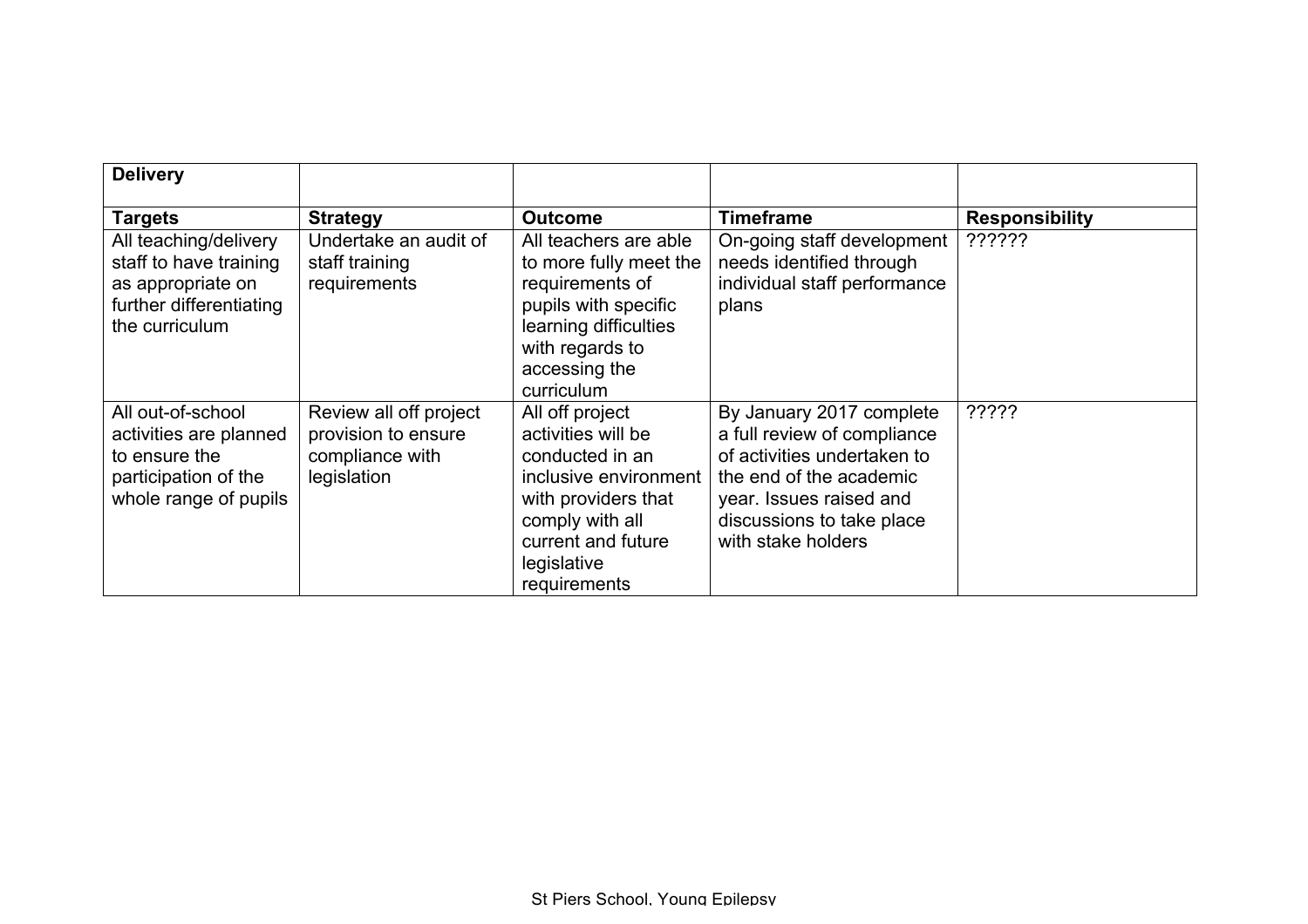| <b>Targets</b>           | <b>Strategy</b>               | <b>Outcome</b>          | <b>Timeframe</b>           | <b>Responsibility</b>  |
|--------------------------|-------------------------------|-------------------------|----------------------------|------------------------|
| Teaching areas are       | Review and implement          | Individual learning     | On-going - assesses via    | Teachers, Occupational |
| organised to promote     | a preferred layout of         | plans take into         | pupil plans                | <b>Therapists</b>      |
| the participation and    | furniture and                 | account the learning    |                            |                        |
| independence of all      | equipment to support          | preferences of young    |                            |                        |
| pupils                   | individual learning           | people                  |                            |                        |
|                          | styles                        |                         |                            |                        |
| <b>Raising Awareness</b> | Discuss perception of         | Increased awareness     | By the end of 2013 persons | Senior Management Team |
| of Disability Issues     | issues with staff in          | of issues facing        | involved with writing and  |                        |
|                          | team meetings and             | young people and        | review policies and        | (COMPLETED)            |
|                          | ensuring that policies        | staff with a barrier to | procedures trained in      |                        |
|                          | do not discriminate.          | learning                | <b>Equality Impact</b>     |                        |
|                          |                               |                         | Assessment                 |                        |
| Support for specific     | Establish protocols with      | Agreed procedure in     | Protocol in place for      |                        |
| $disabilities - i.e.$    | <b>Local Authorities with</b> | place with LA's.        | September 2016- start of   |                        |
| partially sighted,       | regard to specific            |                         | new academic year          |                        |
| hearing impaired         | support for pupils.           |                         |                            |                        |
| young people             |                               |                         |                            |                        |
|                          |                               |                         |                            |                        |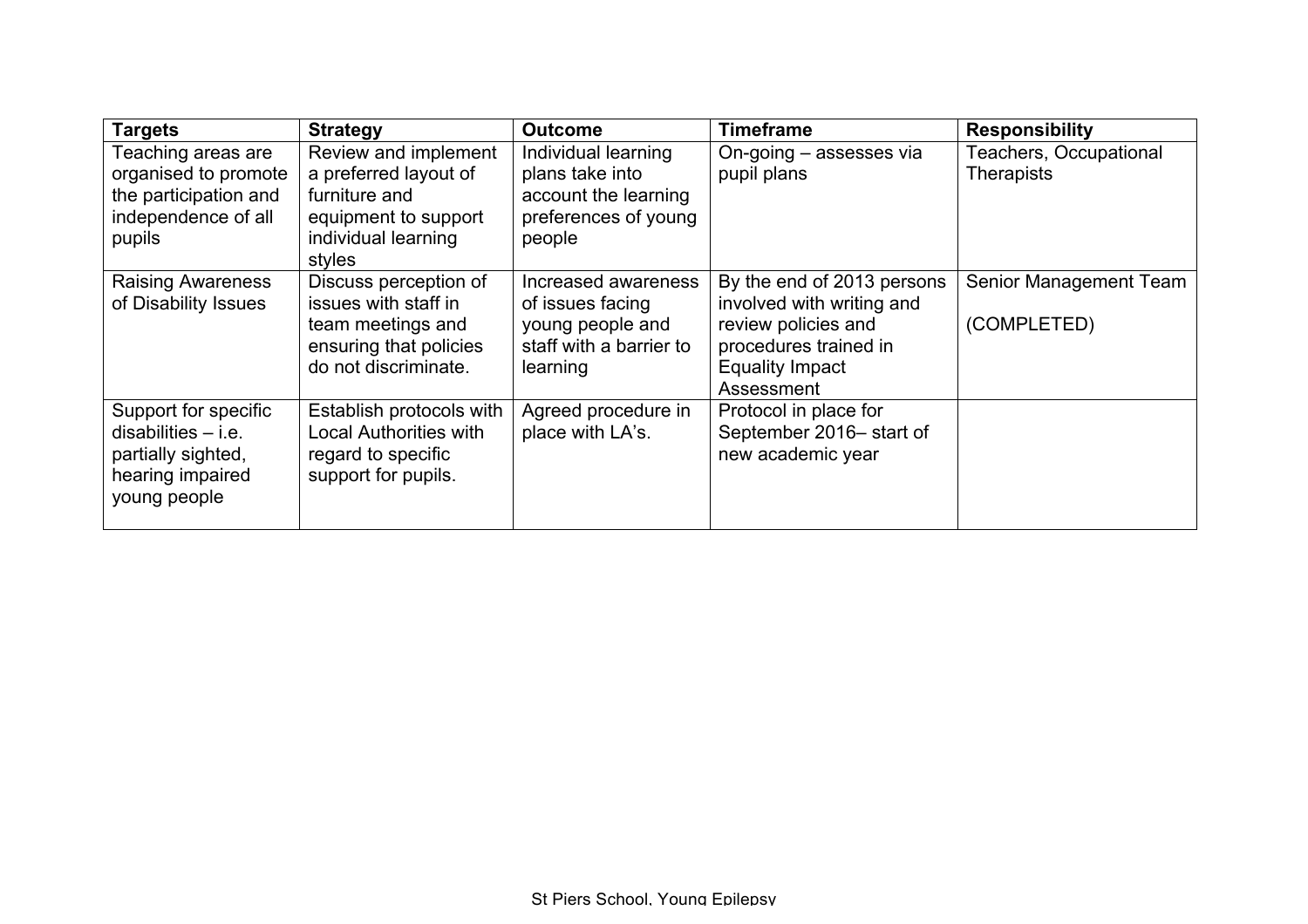| <b>Accessibility</b>   |                           |                       |                         |                              |
|------------------------|---------------------------|-----------------------|-------------------------|------------------------------|
| <b>Targets</b>         | <b>Strategy</b>           | <b>Outcome</b>        | <b>Timeframe</b>        | <b>Responsibility</b>        |
| Improve facilities for | Where possibly remove     | Improved facilities   | Ongoing since July 2013 | Director of                  |
| Non-Weight Bearing     | mobile hoists and         | enhancing dignity for |                         | Resources/Head of            |
| (NWB) students         | install tracked solutions | students and          |                         | <b>Facilities</b>            |
| disability to access   | with changing beds in a   | reducing risks to     |                         |                              |
| education              | purpose built wet room.   | staff.                |                         |                              |
| All building and       | Contracts to specify the  | Improved access for   | From Oct 2014           | Director of                  |
| refurbishment works    | part M Building           | students and staff    |                         | Resources/Head of            |
| to consider            | Regulations and           | with disability.      |                         | <b>Facilities</b>            |
| accessibility          | reference to the Young    |                       |                         |                              |
| requirements           | Epilepsy DDA survey       |                       |                         |                              |
|                        | dated Sept 2011.          |                       |                         |                              |
| Improve lighting,      | Replace external lamps    | Visually impaired     | From Oct 2014           | <b>Technical team Leader</b> |
| signage and external   | promptly when they        | people feel safe on   |                         |                              |
| access for visually    | have failed               | the campus.           |                         |                              |
| impaired people        | Ensure changes of         | Access around the     |                         | <b>Head of Facilities</b>    |
|                        | level are highlighted.    | site easier for all.  |                         |                              |
|                        | Corporate signage to      |                       |                         |                              |
|                        | be kept clean and easy    |                       |                         |                              |
|                        | to read.                  |                       |                         |                              |
|                        | Provision of handrails    |                       |                         |                              |
|                        | where required            |                       |                         |                              |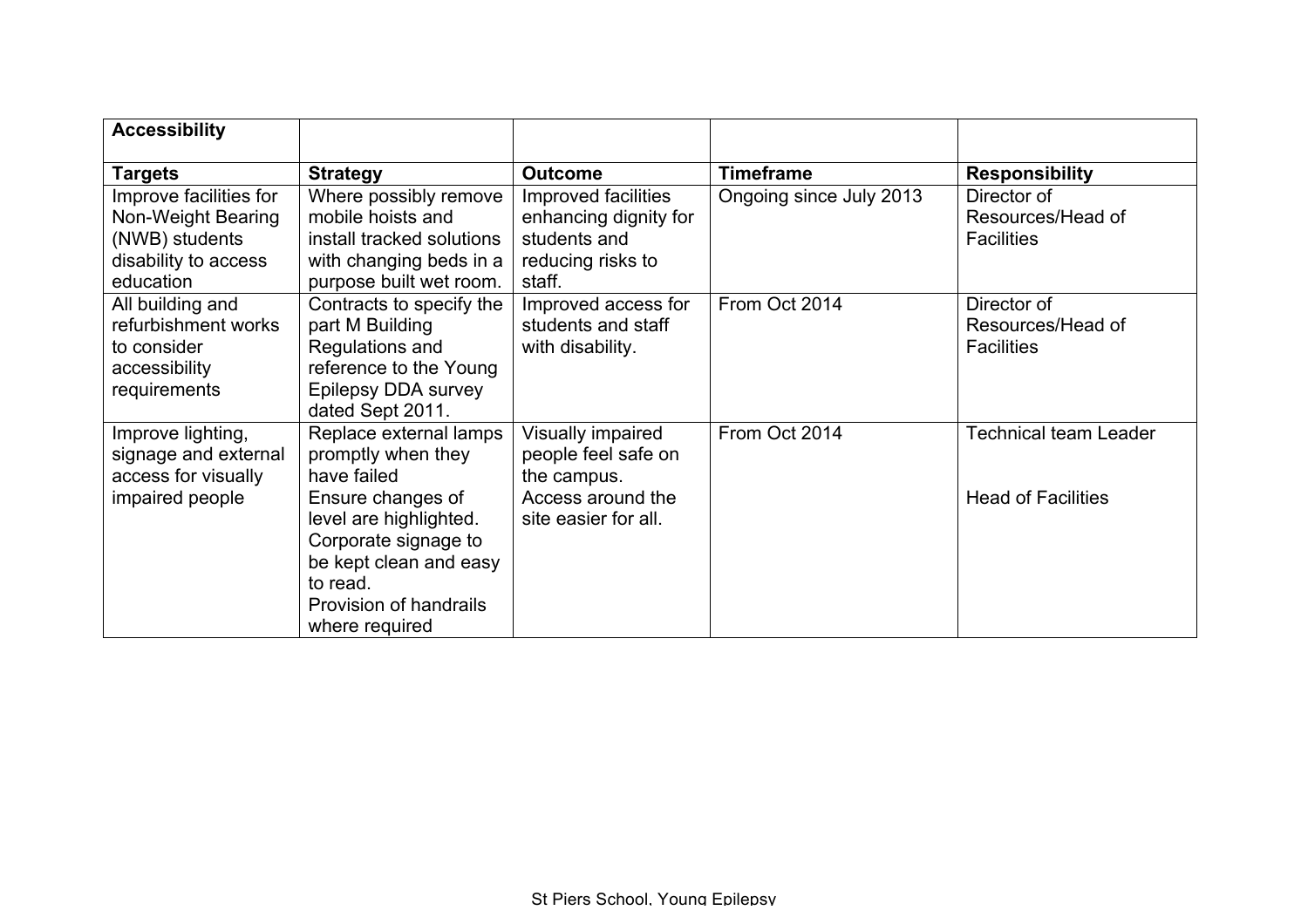| Targets                                                                | Strategy                                                                                                                                                                                                        | Outcome                                                                                                                          | Timeframe        | Responsibility                           |
|------------------------------------------------------------------------|-----------------------------------------------------------------------------------------------------------------------------------------------------------------------------------------------------------------|----------------------------------------------------------------------------------------------------------------------------------|------------------|------------------------------------------|
| All decorating works<br>to consider<br>accessibility<br>requirements.  | Wall colours to be<br>chosen with advice<br>from Psychology/<br>Therapies to avoid<br>"elevating" colours.<br>Woodwork to be<br>painted to achieve 30<br>points of difference<br>from the Dulux colour<br>scale | Colour schemes that<br>support teaching,<br>learning and<br>behaviour.<br>Classes accessible<br>for visually impaired<br>pupils. | From July 2012   | <b>Head of Facilities</b>                |
| Improve access for<br>people with a<br>disability on school<br>grounds | Provide guidance<br>throughout new school<br>build to improve<br>accessibility                                                                                                                                  | More accessible site<br>which better meets<br>the needs of people<br>with a physical<br>disability                               | <b>July 2016</b> | <b>Head of Facilities</b><br>(COMPLETED) |